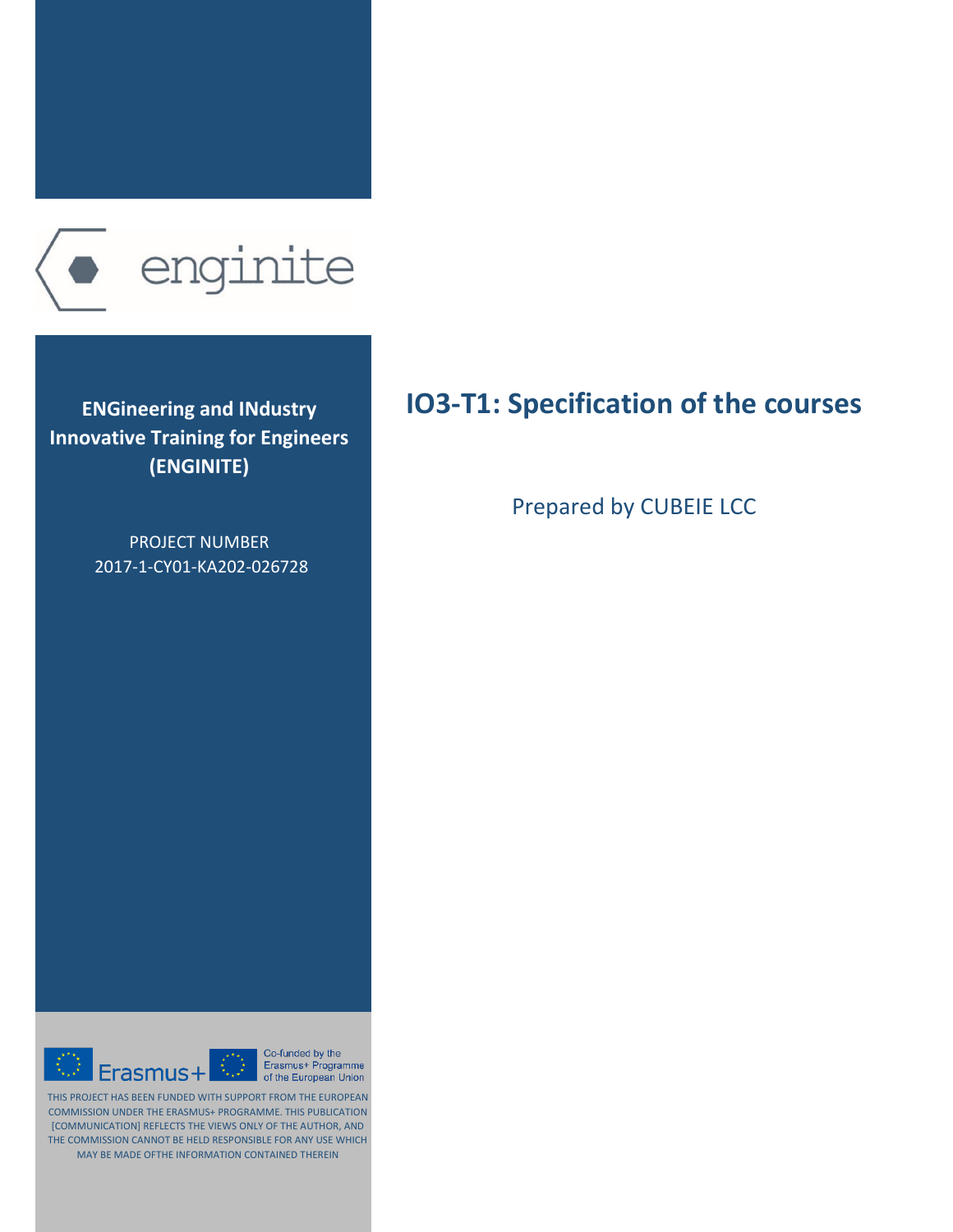

### **Contents**



Page 2

THIS PROJECT HAS BEEN FUNDED WITH SUPPORT FROM THE EUROPEAN COMMISSION UNDER THE ERASMUS+ PROGRAMME. THIS PUBLICATION [COMMUNICATION] REFLECTS THE VIEWS ONLY OF THE AUTHOR, AND THE<br>COMMISSION CANNOT BE HELD RESPONSIBLE FOR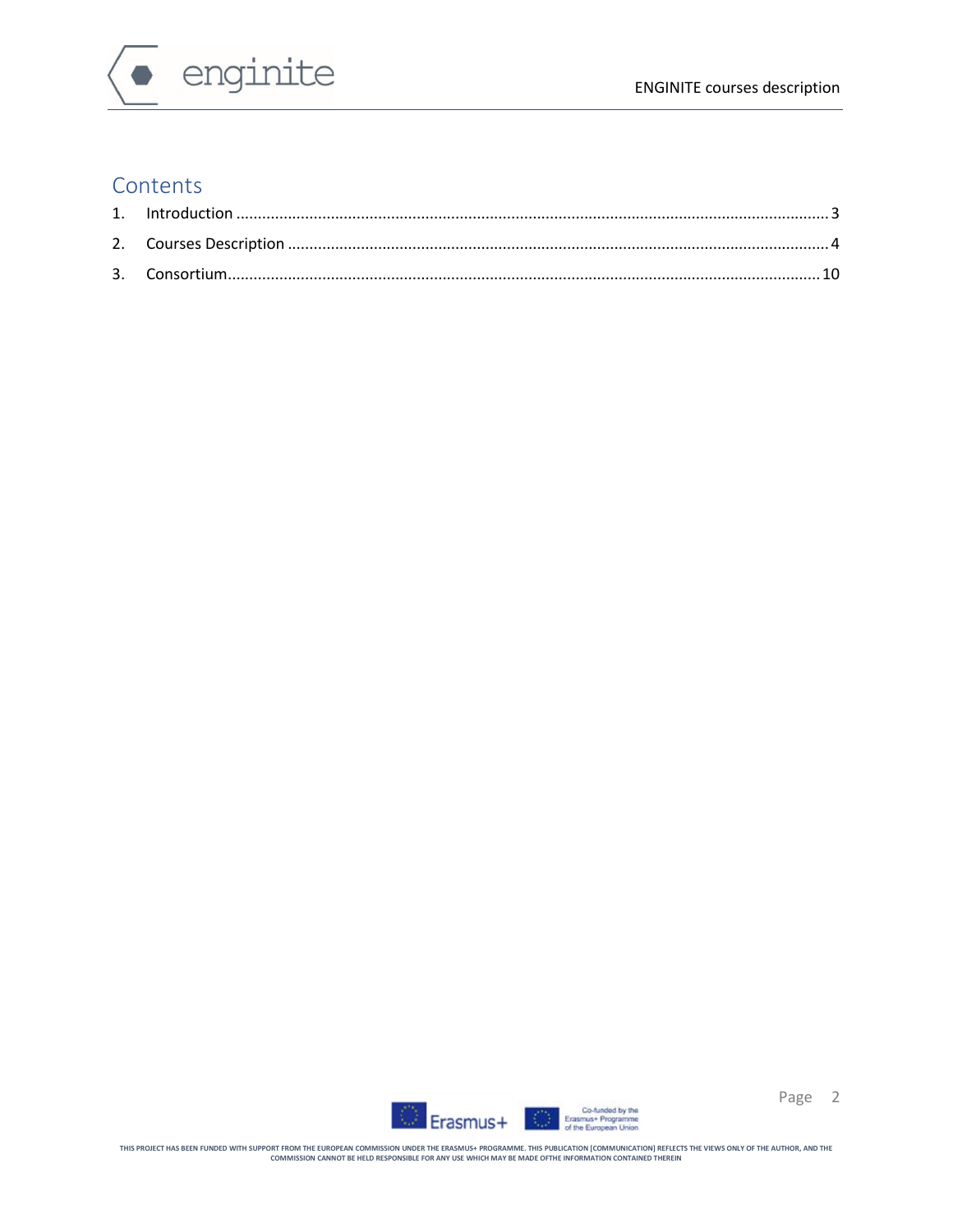enginite

# <span id="page-2-0"></span>1.Introduction

The aim of this document is to present a comprehensive description of the eight courses which will be designed and developed through the ENGINITE project and based on the Problem Based Learning (PBL) methodology.

The courses are divided into two categories (a) Employability Enhancement & Managerial Skills and (b) Technical Knowledge Enhancement. Each category includes four courses which aim to cover a wide range of hands-on knowledge and skills required by the industry.

All eight courses have been enacted based on a previous market research and literature review which was conducted by CUBEIE LLC. The market research was performed using mirrored questionnaires with the scope to explore the needs of both companies and graduates Engineers in terms of needs, knowledge and skills. More than 50 companies and more than 200 engineers have participated in this research.

The table below presents all eight courses and the partner of the consortium who is responsible for the design, development and improvement of each course.. The allocation of the courses has been done based on the partner experiences and background and was agreed during the kick-off meeting of the ENGINITE project.

| Α              | <b>Employability enhancement &amp; managerial skills</b>         | <b>Responsible Partner</b> |
|----------------|------------------------------------------------------------------|----------------------------|
| A1             | Applied Efficient Quality and Health & Safety Management Systems | TUC.                       |
| A2             | Innovation, Entrepreneurial and Intrapreneurial skills           | GrandXpert                 |
| A <sub>3</sub> | Engineering Systems Thinking: Re-engineering by Simplifying      | <b>CUT</b>                 |
| A <sub>4</sub> | Project Management in Action                                     | Cubeje LLC                 |

**Table 1:** Courses titles and responsible partner

| B         | <b>Technical knowledge enhancement</b>                      | <b>Responsible Partner</b> |
|-----------|-------------------------------------------------------------|----------------------------|
| <b>B1</b> | <b>Engineering economics</b>                                | <b>LSBU</b>                |
| <b>B2</b> | Product development. From concept to market                 | <b>CUT</b>                 |
| <b>B3</b> | Applied Process and Production Optimization                 | <b>LSBU</b>                |
| <b>B4</b> | Engineering Logistics and Supply Chain Analysis in practice | <b>TUC</b>                 |

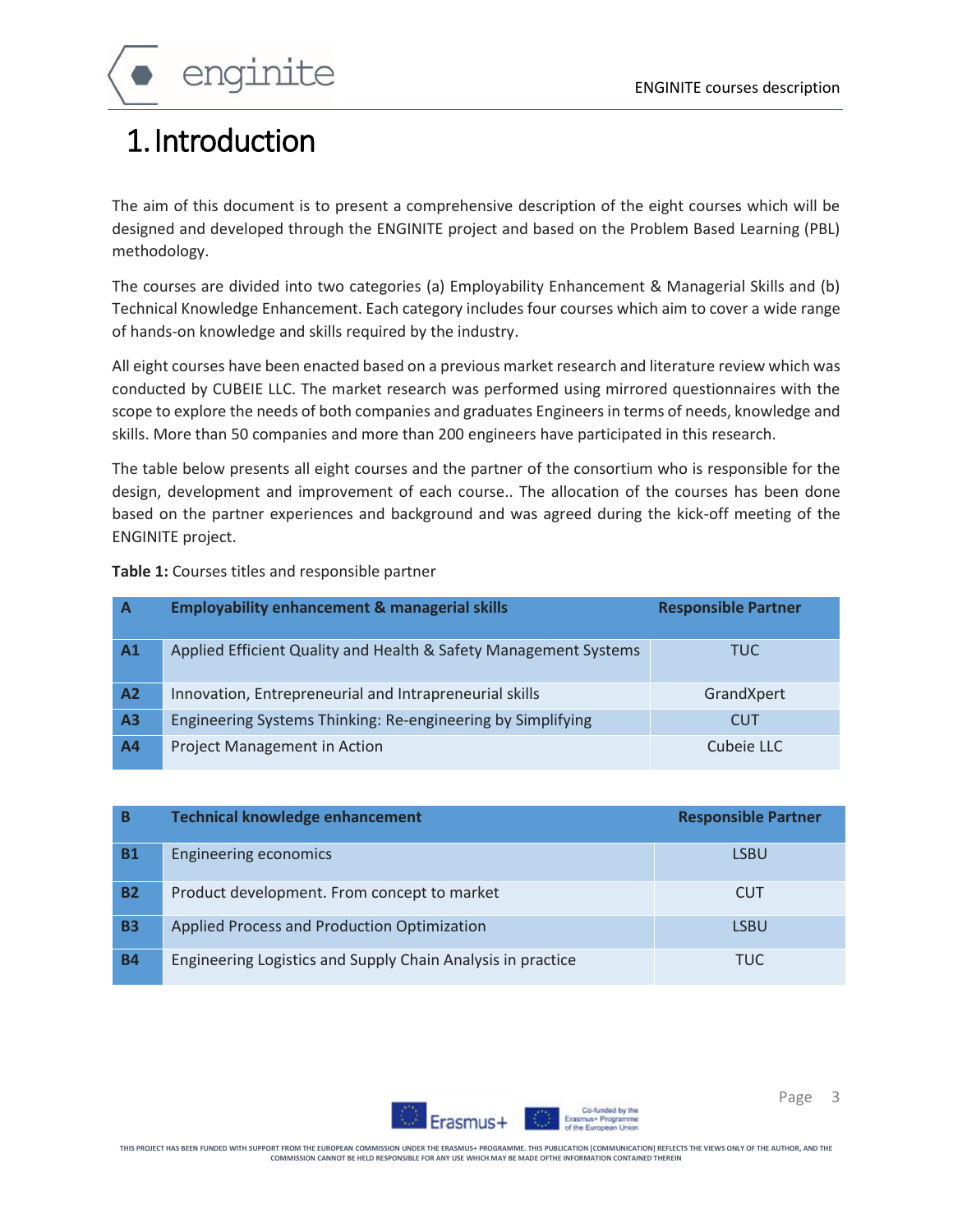# <span id="page-3-0"></span>2.Courses Description

#### **A. Employability Enhancement & Managerial Skills**

The first part of the training, named: *"Employability Enhancement & Managerial Skills"* focuses on capitalizing holistic technical engineering knowledge, as well as managerial and soft skills. These are essential requirements for professional excellence and efficient collaboration in corporate and multidisciplinary environments. Four courses are included in this part and brief description is provided below:

#### **A.1. Applied Efficient Quality and Health & Safety Management Systems**

This course introduces the participants to the world of standardization and management to the allimportant engineering activities in everyday practice. Efficient development and implementation of management systems requires understanding of their necessity, based on sound knowledge of legislation and customers' demands. Engineers will be presented with, and asked to find solutions to problems arising from inefficient management systems. They shall develop their own toolbox for overcoming such problems in their future career. As a second main theme, the course shall elaborate on the importance of nurturing an integrated health and safety culture. Based on practical examples, engineers will become acquainted with hands-on techniques for establishing, maintaining and developing a corporate culture for all involved parties: the organization, the employees, the customers, the suppliers, the associates and the society. Different topics and models are analyzed by employing case studies and real problems from the industry.

#### Key learning outcomes:

Upon completion of the course, participants should be able to:

- Identify and apply the principles of the Quality and Health and Safety Management Systems (Q&HSE MS).
- Develop in-depth knowledge on various tools and techniques of the Management Systems.
- Evaluate the principles of quality management and explain how these principles can be
- applied in the industrial sector.
- Develop a road map for implementing and maintaining the Q&HSE MS in an organization.

#### **A.2. Innovation, Entrepreneurial and Intrapreneurial skills**



Page 4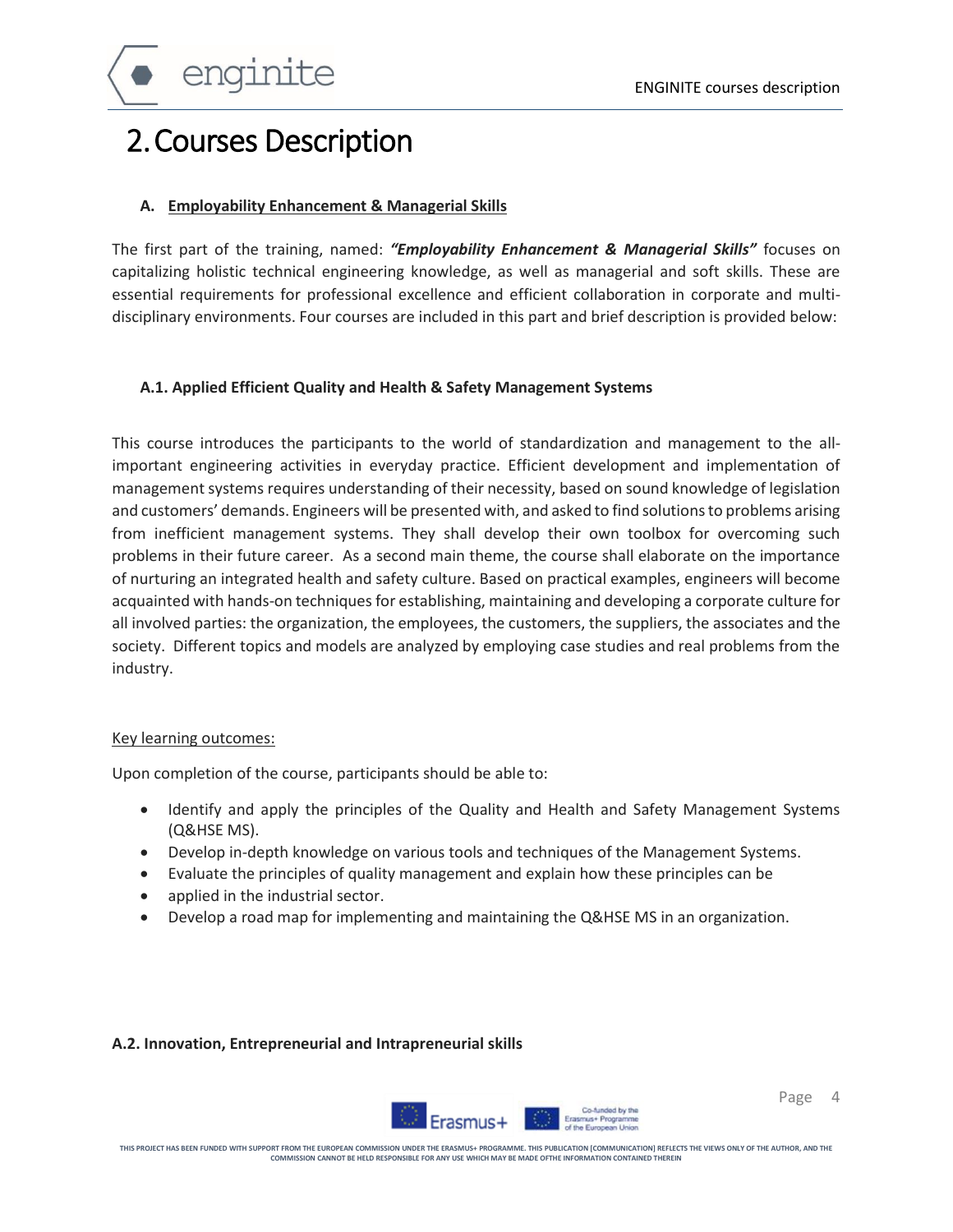enginite

In this course the participating engineers will be introduced to the driving forces of our era: innovation coupled with creative business development. Participants shall be requested to foster their interpersonal skills with a creative utilization of their background. Communication, presentation and negotiation skills development is a core element and success facilitator within this course. A challenging and fascinating environment will be established by using motivating problems, team exercises, and guest speakers to turn the course into a lifetime experience. The learning outcomes will boost engineers in their future career. Engineers may employ the gained knowledge within a startup or a multinational company; in a cuttingedge project or in some traditional sector challenged by present market conditions; during routine or crisis situations. Whatever the scenario, the engineers will be well equipped and ready to handle the situation with creativity and professionalism.

#### Key learning outcomes:

Upon completion of the course, participants should be able to:

- Demonstrate the fundamental principles and methods of innovation, entrepreneurship and intrapreneurship.
- Develop and apply business models.
- Utilize tools to explore and create innovative bussiness ideas.
- Develop and introduce of innovation and entrepreneurship/intrapreneurship culture in an organization.
- Communicate, finance, or market a new idea, product, or initiative.

#### **A.3. Engineering Systems Thinking: Re-engineering by Simplifying**

Systems thinking is a holistic approach to analysis that focuses on the way that a system's constituent parts interrelate and how systems work over time and within the context of larger systems. The engineers will be trained how to employ their engineering knowledge to identify the problem by viewing the big picture and provide alternative solutions. Analytical thinking and the ability to break down complex processes, problems and situations into sing units and find the interrelations among them is an essential competence for each engineer and that is the main focus of the course. This is what industry needs for today in order to overcome everyday problems, evolve and conquer its marker. The course provides a tool-box of applied system thinking, to help the engineers improve analytical thinking, problem solving and decision-making skills. Through an appreciation of multiple viewpoints, perspectives and systems, thinking analysis is taken to a new level.

#### Key learning outcomes:

Upon completion of the course, participants should be able to:

Recognize the fundamentals of systems thinking.



Page

5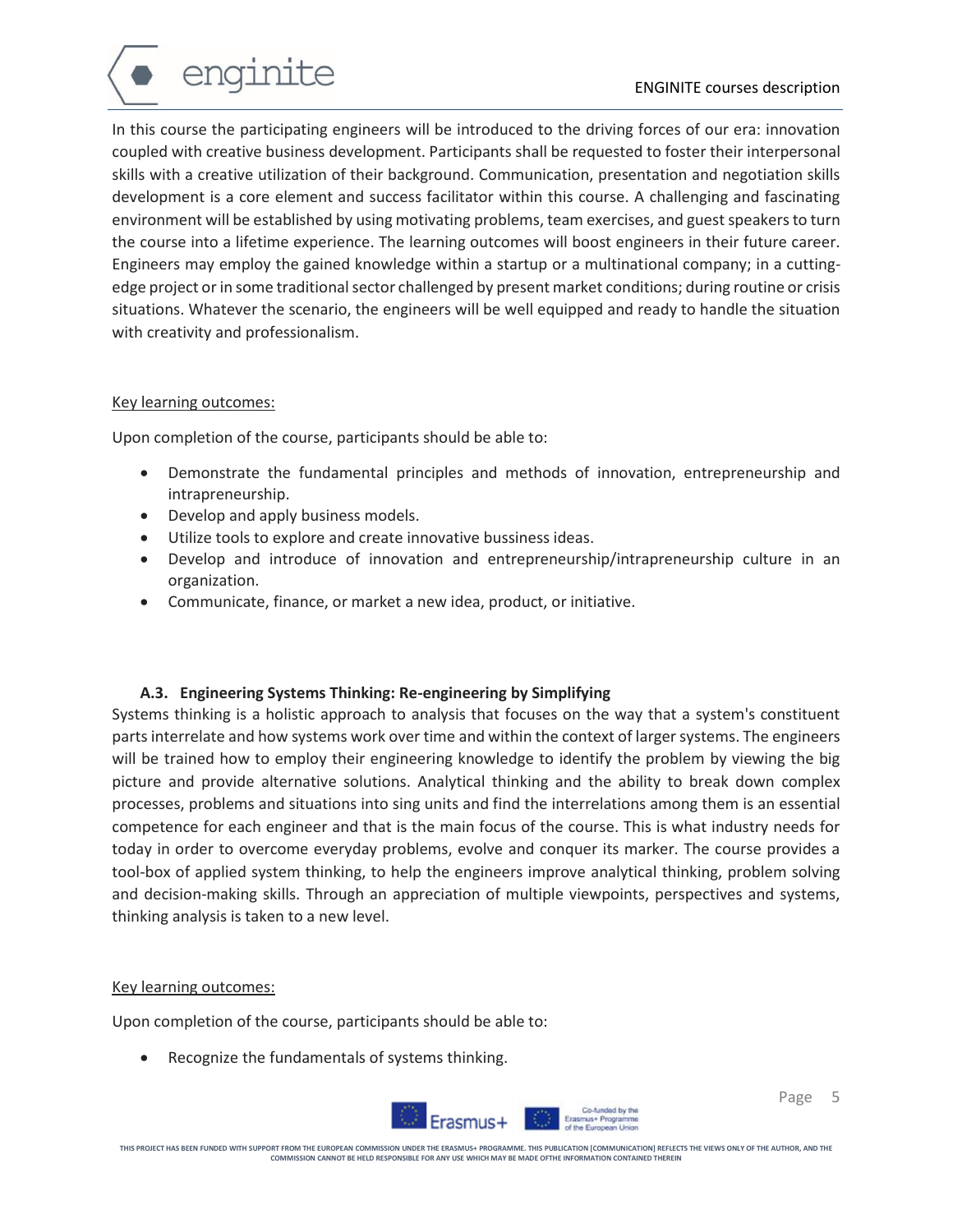- Utilize system thinking tools.
- Holistically approach any working situation.
- Come up with robust solutions to complex problems through critical thinking and problem-solving skills.
- Assess, organize long term strategies for systemic changes.

#### **A.4. Project Management in Action**

The course aims to enrich engineers' knowledge and capabilities in Project Management and enable them to successfully participate in or lead complex projects with tight schedule, limited resources, yet with high quality results. Besides in real-world industrial workplaces, parameters constantly change and problems have to be overcome, thus the engineers need to be properly trained. For this purpose, real industrial projects in combination with the Problem Based Learning (PBL) approach will be used during the course, to equip the engineers with the required skills. Great organizational and analytic skills, understanding of leadership, management and teamwork, along with a holistic grasp of the project-at-hand are just some of the capabilities that engineers need and will acquire through this course. Good practices and userfriendly software will also be available as participants' tools.

#### Key learning outcomes:

Upon completion of the course, participants should be able to:

- Apply Project Management design and development in real projects
- Recognize the important elements of efficient team working and leadership in project management
- Manage effectively any project in terms of cost, timeframes, quality, and deliverables.
- Perform risk assessment for the main parameters of the project.
- Learn how to monitor project activities and assess progress
- Define and monitor Key Performance Indicators (KPIs) as well as take corrective measures for the project success
- Employ scheduling software productively along with applied technics.



Page 6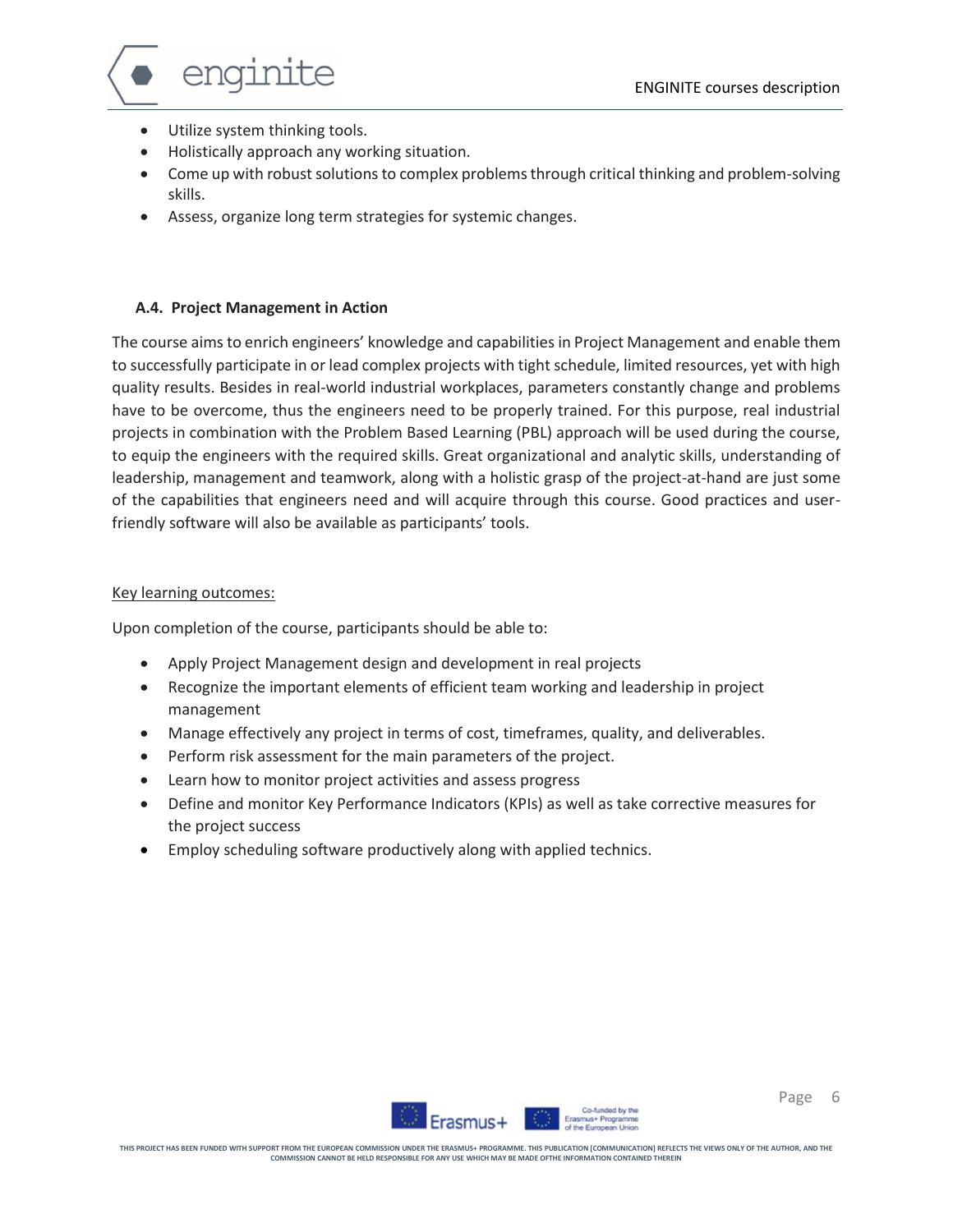

#### **B. Technical Knowledge Enhancement**

The second part of the training, named: *"B. Technical knowledge Enhancement"* focuses on providing professional technical knowledge and its utilization in the competitive and demanding environment of the industry sector. Four courses are included in this part and brief description is provided below:

#### **B.1. Engineering Economics**

This course emphasizes the economic principles and the analysis of engineering decisions. Thus, the strong relationship between engineering design and manufacturing of products/systems and the evolved economic aspects, along with applied concepts of the time value of money and equivalence, will be highlighted in the course. It is essential for both industry and engineers to be able to transform a concept and/or project into requirements, equipment and a reliable estimation for resources and critical parameters such as cash flows, capital, operational and maintenance costs and cost of money. The correct assumptions, the capability of investigation and location of the right partner and provider, along with the magic of creating a realistic economo-technical model are the core elements of this course. Real problems and cases from the industry will be introduced and the Engineers will be called to propose their engineering economic analysis report.

#### Key learning outcomes:

Upon completion of the course, participants should be able to:

- Define, estimate and analyse engineering industrial project costs.
- Compline creatively knowledge of mathematics, economics, and engineering principles to solve engineering industrial problems.
- Efficiently perform money management and use gained knowledge to make economic assessments of alternative engineering designs, solutions or projects.
- Understand, formulate and employ cash flow models in practical situations, by taking into account rational assumptions, interest factors and data from the industry underlying these models

#### **B.2. Product development. From concept to market**

During this course, engineers will learn how to create, develop and lunch new products in established industrial firms. Innovative or improved products are required for ensuring competitive advantage and growth of every company and this is what the course is focused on. A combination of marketing, design, manufacturing knowledge and skills will be gained through workshops and real case studies.

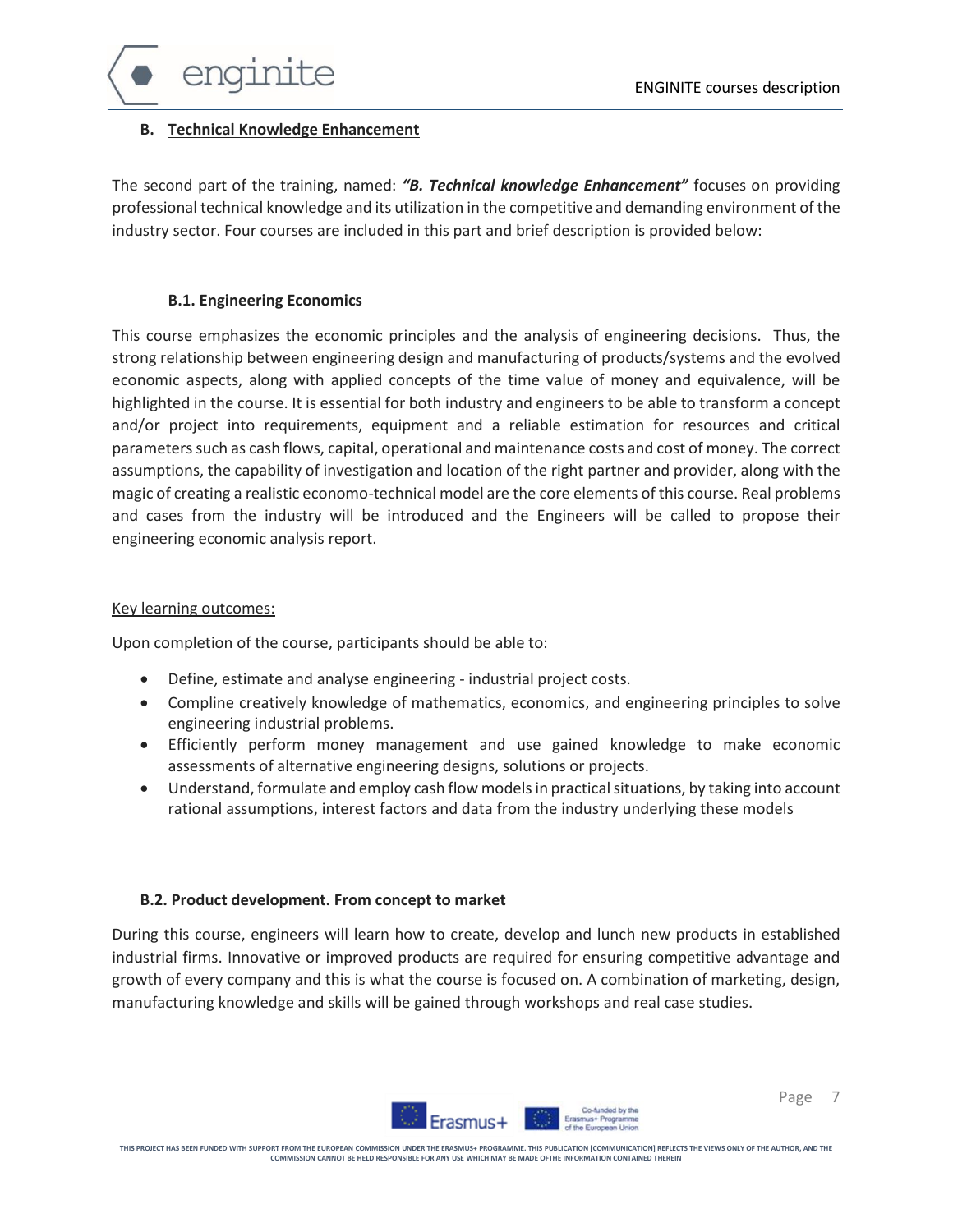

#### Key learning outcomes:

Upon completion of the course, participants should be able to:

- Understand the importance of new products development in industry market.
- Propose new products to satisfy the needs of customers and the industry.
- To successfully implement the steps required from concept generation to design and develop of new proposed product.
- Evaluate and assess the risk and the cost of the new product production.

#### **B.3. Applied Process and Production Optimization**

This course will enhance the engineering capabilities and provide hands-on skills to optimize an industrial process or manufacturing line. Engineers will learn to select the correct assumptions and parameters for their problems in order to capture a realistic process analysis and achieve optimization of resources and cost.

#### Key learning outcomes:

Upon completion of the course, participants should be able to:

- Detect and outline the key issues of the design and optimization of a production line.
- Utilize a critical-thinking and problem-solving approach in regards to the main principles of production engineering.
- Explore, assess and adopt best practices of production industry to existing or new production facilities.
- Report engineering calculations in a professional manner

#### **B.4. Engineering Logistics and Supply Chain Analysis in practice**

This course aims to provide practical knowledge and technical skills for understanding, analyzing and managing logistics and supply chain of the industrial sector. Engineers will learn practically how products and services end-up to the final customer including transportation and logistics processes, all involved parties and the relevant legislation requirements. Moreover, Engineers will be able to contribute effectively of the supply change optimization, narrowing down the logistics cost and even to set up new processes.

#### Key learning outcomes:

Upon completion of the course, participants should be able to:



**THIS PROJECT HAS BEEN FUNDED WITH SUPPORT FROM THE EUROPEAN COMMISSION UNDER THE ERASMUS+ PROGRAMME. THIS PUBLICATION [COMMUNICATION] REFLECTS THE VIEWS ONLY OF THE AUTHOR, AND THE COMMISSION CANNOT BE HELD RESPONSIBLE FOR ANY USE WHICH MAY BE MADE OFTHE INFORMATION CONTAINED THEREIN**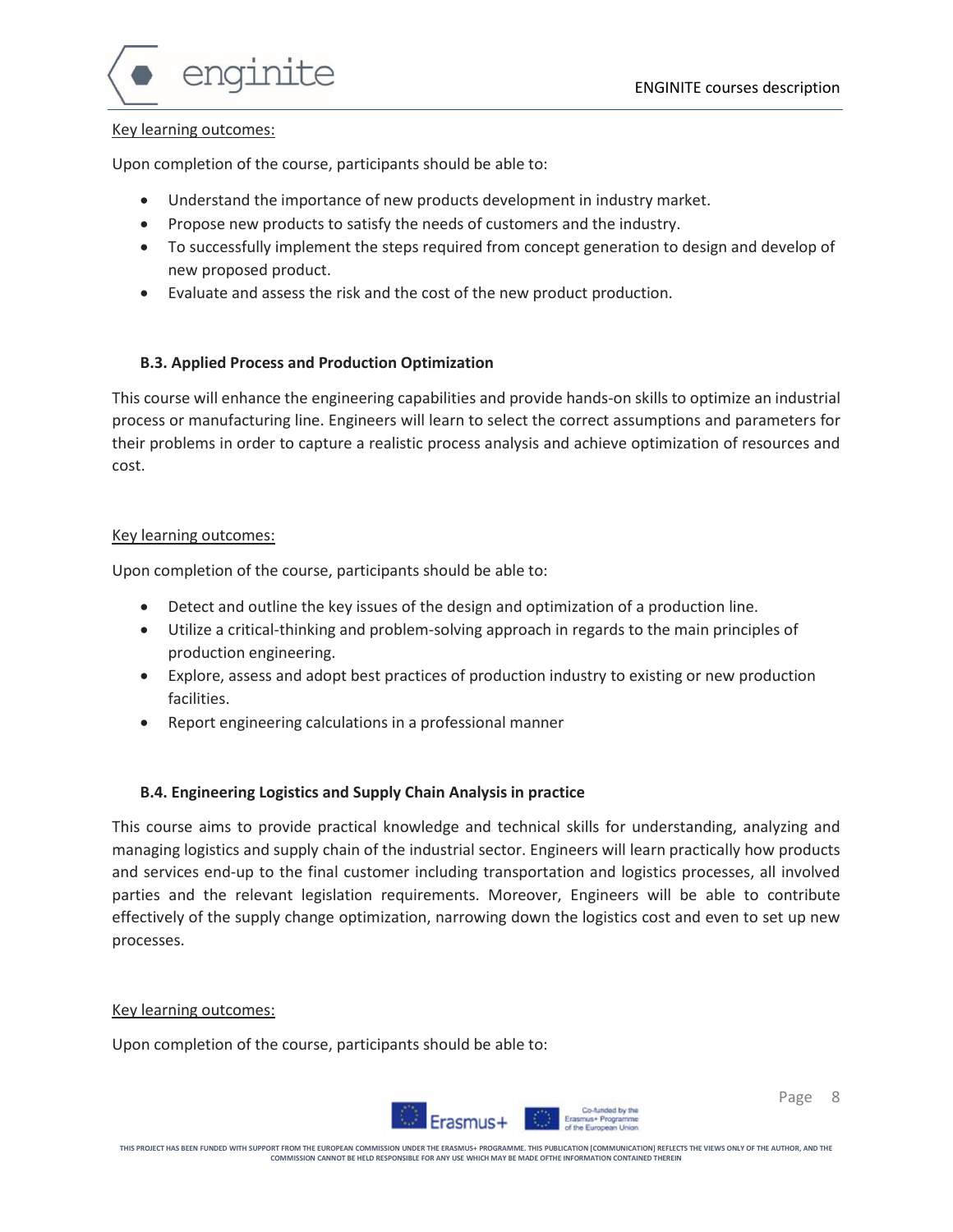enginite

- Understand the concept and the structure of supply chains
- Employ fundamental models to make trade-offs between forecasting, inventory, and transportation.
- Identify ways through which supply chains can become competitive in the market
- Introduce the concepts of integrated logistics support for the industry
- Conduct engineering logistics analysis